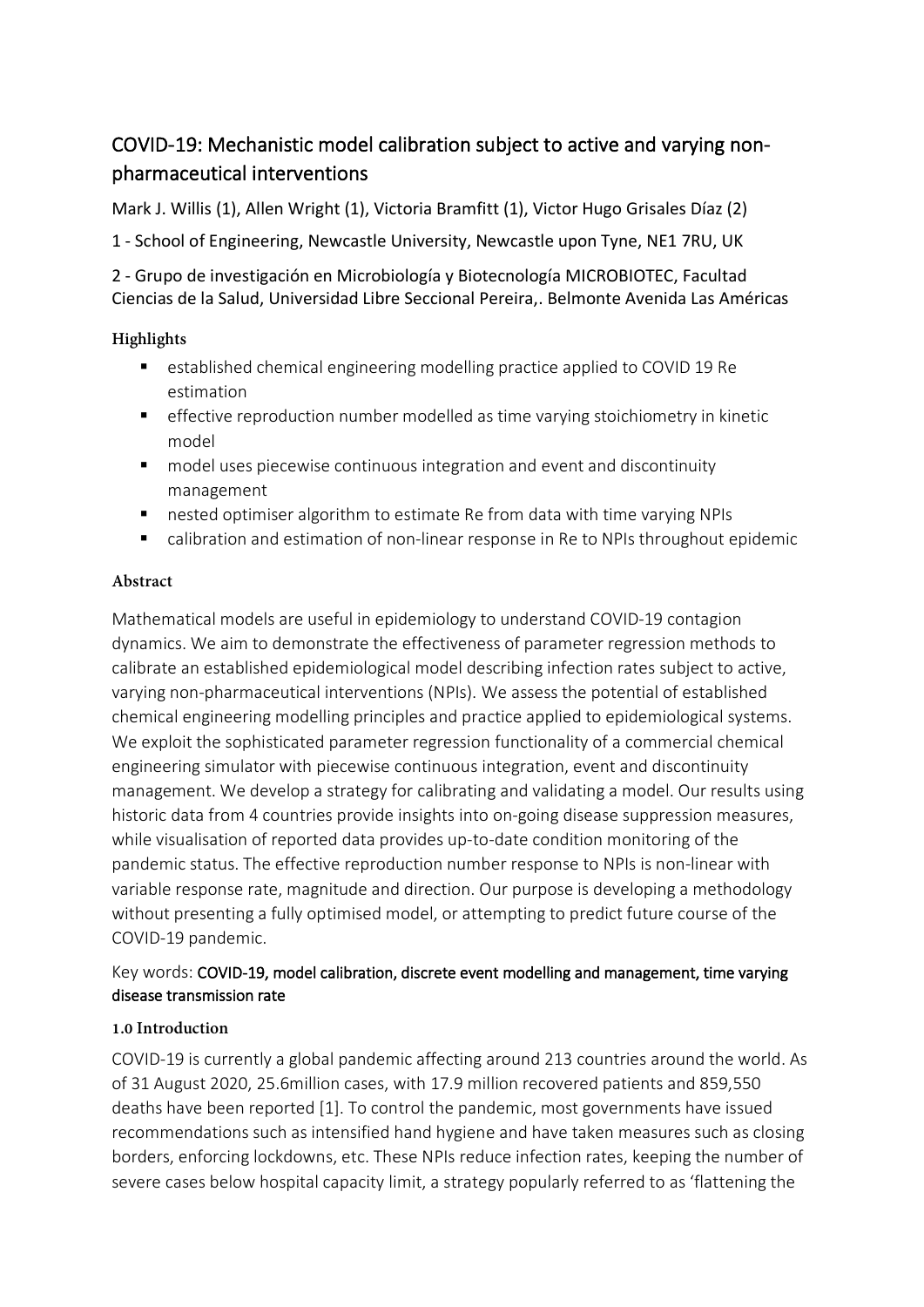curve'. A significant challenge is to identify and efficiently evaluate the effect that active and varying NPIs have on the disease transmission rate. This is particularly important as countries begin to relax NPIs after successfully flattening the curve of active cases.

# **1.1 The effective reproduction number**

Key parameters used to quantify contagion are the basic and effective reproduction numbers. These dimensionless numbers describe the average number of expected secondary infections generated by each infected person in the absence and presence of controlled interventions. Current opinion suggests that the COVID-19 has a basic reproduction number  $\sim$  2 – 3. Although a recent review [2] compared twelve studies published from the 1st of January to the 7th of February 2020 which reported a range of values for the COVID- 19 basic reproduction number between 1.5 and 6.68. This apparent disparity arises because the reported number depends on country, culture, the stage of the outbreak and calculation method used. NPIs aim to slow the spread of the virus and reduce the effective reproduction number to a sustained value less than one so that the pandemic will eventually die out. Scientists and governments in many countries around the world use the effective reproduction number as an illustrative metric to explain and justify the introduction and relaxation of NPIs [3].

# **1.2 Mathematical modelling**

Most reported effective reproduction numbers are estimates obtained from mathematical models. These include mechanistic transmission models [4], statistical models, [5], [6] deterministic epidemiological models [7] – [9] and a statistical dynamical growth model [10]. Estimated values of the effective reproduction number are highly dependent on the choice of the model, the initial conditions used to parameterise the model as well as underlying model assumptions.

A widely used compartmental model in epidemiology is the susceptible – infected - removed  $(SIR)$  model,  $[11] - [13]$ . An extension of this model separates the removed group into recovered and dead  $(SIRD)$ . These models differentiate between the classes of individuals, modelling transition rates between the classes using rate laws defined in accordance with the law of mass action kinetics. As noted in [14], modelling rates of infection through analogy to chemical kinetics is the standard approach in mathematical epidemiology, and logically extends to an analogy with batch reactors as noted in [19]. Indeed, the purpose of mathematical modelling of epidemiology is mostly concerned with the kinetics of the spread of a contagion, which is clearly an important issue when epidemics occur. The  $(SIR)$  and  $(SIRD)$  models are deterministic, autocatalytic kinetic models of the whole population [15].

# **1.3 Capturing essential system dynamics**

Any mathematical model must capture essential system dynamics for calibration, predictive modelling and simulation studies to be meaningful. For COVID-19 and the application of NPIs, these are an initial exponential growth in active cases, slowing as the NPIs influence disease transmission. After a peak in the number of new cases, there will typically be a slow decline in active cases, provided the NPIs are not excessively relaxed.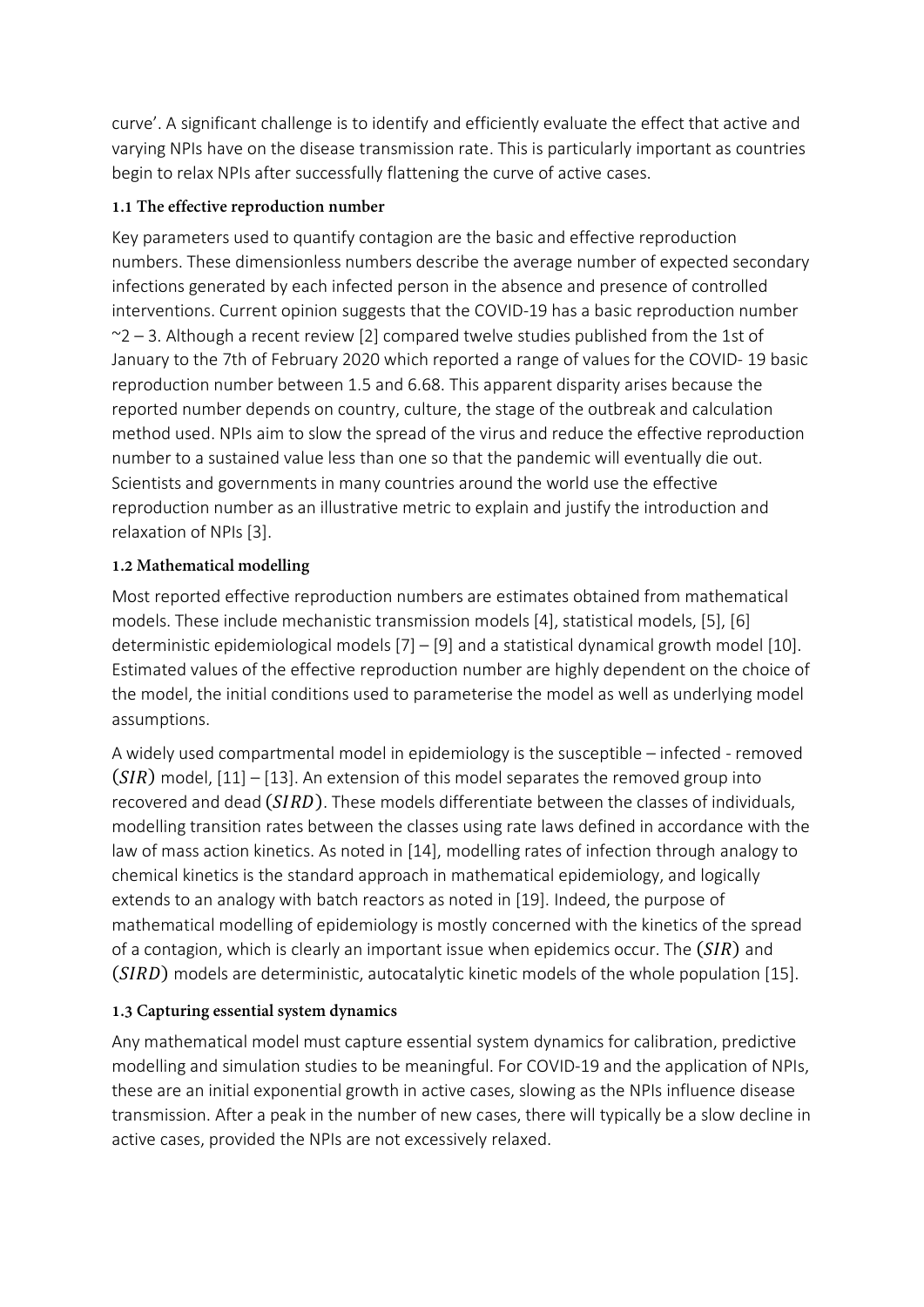While the  $SIR$  model and its extensions provide the fundamental backbone to represent these dynamics, there is no accepted means to alter the disease transmission rate in order to 'flatten-the curve'. For example, recent studies used a deterministic model with a constant reproduction number to model the outbreak dynamics in Europe [16] and in China [17] by using a reduction in the total population as a model calibration parameter that indirectly quantifies the application of NPIs. Whereas [18] use a hyperbolic tangent function to capture time variation in the effective reproduction number and [19] adjust model rate constants assuming a sigmoidal profile with respect to time. Our recent work [20] demonstrates that the  $SIR$  model augmented with a differential equation to model decline in the disease transmission rate could accurately model reported case data, and hence determine the effective reproduction number. However, in [20] the effective reduction in disease transmission rate was characterised because of the application of all NPIs. Moreover, model calibration and validation did not utilise the most recently available case data as NPIs have begun to be relaxed. In this paper, we extend previous work to model variations in the effective reproduction number using a philosophy centred on discrete event modelling and management in order to calibrate the  $SIRD$  model to reported case data with active and varying NPIs.

#### **1.4 Exploiting the functionality of commercial dynamic modelling with kinetic fitting tools**

The SIRD epidemiological model is structurally equivalent to the model equations for a set of chemical reactions occurring in a well-mixed batch reactor in which the stoichiometry of the contagion reaction varies. Due to the structural equivalence of the chemical and epidemiological models, we can exploit the sophisticated functionality of a commercial chemical engineering simulator that combines a dynamic modelling framework with kinetic regression tools.<sup>[1](#page-2-0)</sup> The software platform provides an environment for rapid development of piecewise continuous models containing a series of discrete operational events. We adapt existing functionality for sequencing of discrete events to represent NPIs and characterise the efficacy of NPIs on reducing and maintaining the effective reproduction number to acceptable levels. This allows us to calibrate the characteristic rates of infection and removal of individuals and estimate the effective reproduction number throughout the epidemic. Further, a successfully calibrated model allows dynamic simulation studies to quantify the effect of the relaxation of the NPIs.

#### **2.0 Methods**

Up-to-date daily information regarding the number of active, recovered and fatal cases for most countries around the world is available from [1]. Retrieving this information allows daily model calibration, on a country-by-country basis, incorporating information about the timing and nature of their NPIs as well as the monitoring of the status of the pandemic.

<span id="page-2-0"></span><sup>&</sup>lt;sup>1</sup> The simulator used for this study is BatchCAD 7.1. The software was originally developed by Bramfitt VJ, Wright AR and Wright AW from 1986 to 1999, and was eventually acquired by Aspen Technology Inc.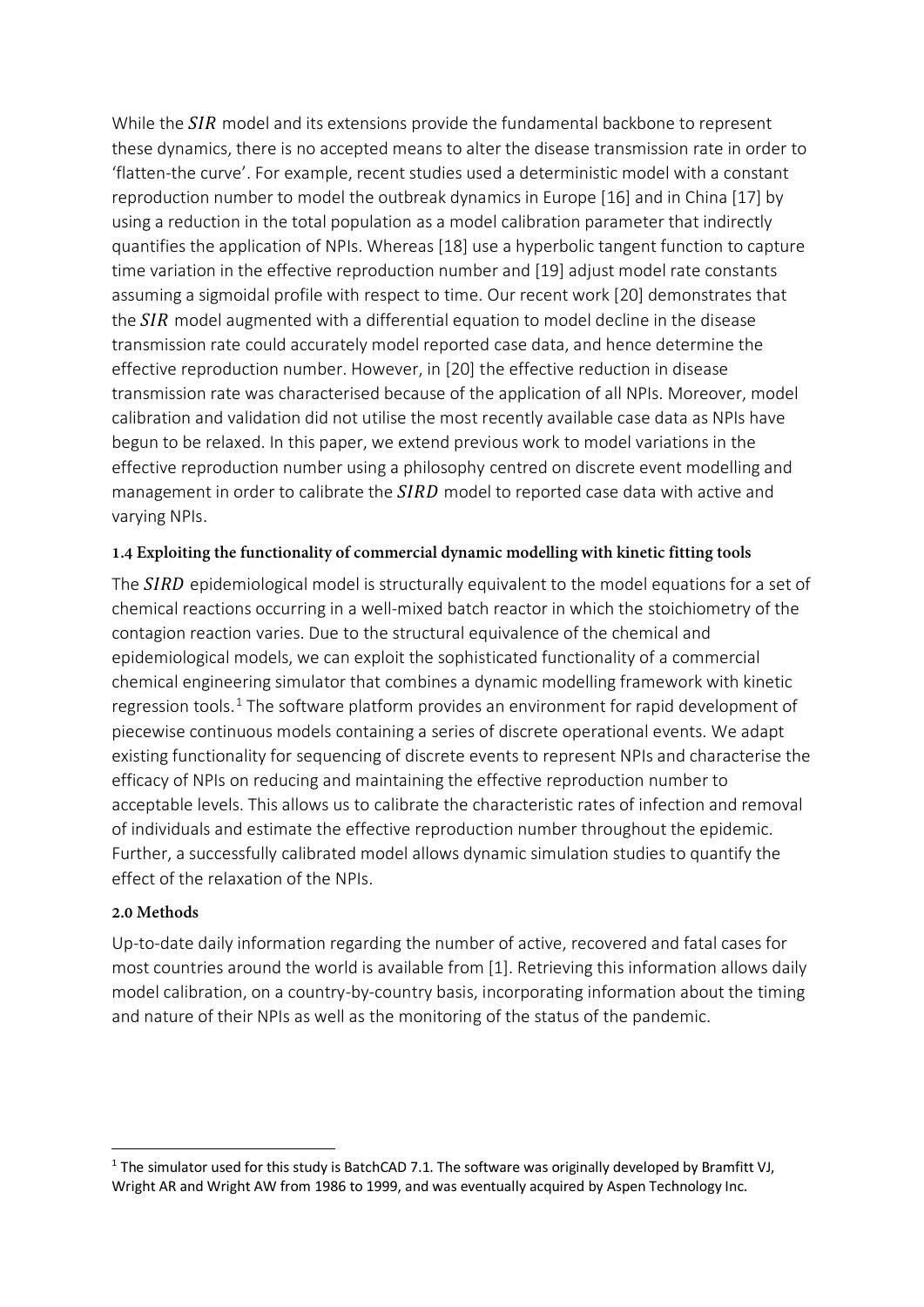#### **2.1 Kinetic modelling applied to an epidemiological system**

Defining  $S$  as a susceptible individual,  $I$  as an infected individual,  $R$  as a recovered individual and  $D$  as a deceased individual, the stoichiometric scheme describing the transition of individuals between the four compartments of an  $SIRD$  model is

$$
R_e \cdot S + I \stackrel{r_I}{\rightarrow} (R_e + 1) \cdot I
$$
  

$$
I \stackrel{r_R}{\rightarrow} R
$$
  

$$
I \stackrel{r_D}{\rightarrow} D
$$

In this scheme,  $r_I$  (people day<sup>-1</sup>) is the infection rate,  $r_R$  (people day<sup>-1</sup>) is the recovery rate,  $r_D$  (people day<sup>-1</sup>) is the death rate and  $R_e$  is the (dimensionless) effective reproduction number. We observe that it is analogous to a stoichiometric coefficient in a chemical reaction scheme. The significant difference is that in chemical schemes, stoichiometric coefficients are constant whereas the effective reproduction number,  $R<sub>e</sub>$  can vary throughout the course of an epidemic as NPIs are applied.

We can develop a set of model equations for this epidemiological scheme by treating it in the same way as a chemical scheme and applying the law of mass action.<sup>[2,](#page-3-0) [3](#page-3-1)</sup> Defining  $n_{\mathcal{S}}$  (people) as the number of susceptible,  $n_l$  (people) the number of infected,  $n_R$  (people) the number of recovered,  $n_D$  (people) the number of deceased, the rate of change of the number of people in the various compartments of the model are

The rate of change of the infected population fraction is

$$
\frac{dx_I}{dt} = \beta \cdot x_I \cdot x_S - \gamma_R \cdot x_I - \gamma_D \cdot x_I
$$

which may be written in as

$$
\frac{d^{n_l}/N}{dt} = \beta \cdot \frac{n_l}{N} \cdot \frac{n_S}{N} - \gamma_R \cdot \frac{n_l}{N} - \gamma_D \cdot \frac{n_l}{N}
$$

Multiplying through by  $N$ , we obtain

$$
\frac{dn_I}{dt} = \beta \cdot n_I \cdot \frac{n_S}{N} - \gamma_R \cdot n_I - \gamma_D \cdot n_I
$$

In our treatment we partition  $\beta$  into  $k \cdot R_e$  which yields the rate terms used in (5).

<span id="page-3-0"></span> $<sup>2</sup>$  Model equations for chemical systems are more commonly expressed in terms of concentration.</sup> Epidemiological models are expressed in terms of population fraction. The basis of the model equations for chemical schemes can be transformed from concentration to mole fraction by considering molecular weight and density. It can be shown that by assuming all molecular weights and densities have equal value, the numerical values of mole fraction and concentration are identical, and the model equations are equivalent.

<span id="page-3-1"></span> $3$  The SIRD model equation for the net infection rate is usually written by epidemiologists on a basis of population fractions  $x_i$ ,  $x_s$ . Conventionally,  $\beta$  is the infection rate (incorporating the effective reproduction number),  $\gamma_R$  and  $\gamma_D$  are the removal rates for recovered and dead (people  $\cdot$  day<sup>-1</sup>).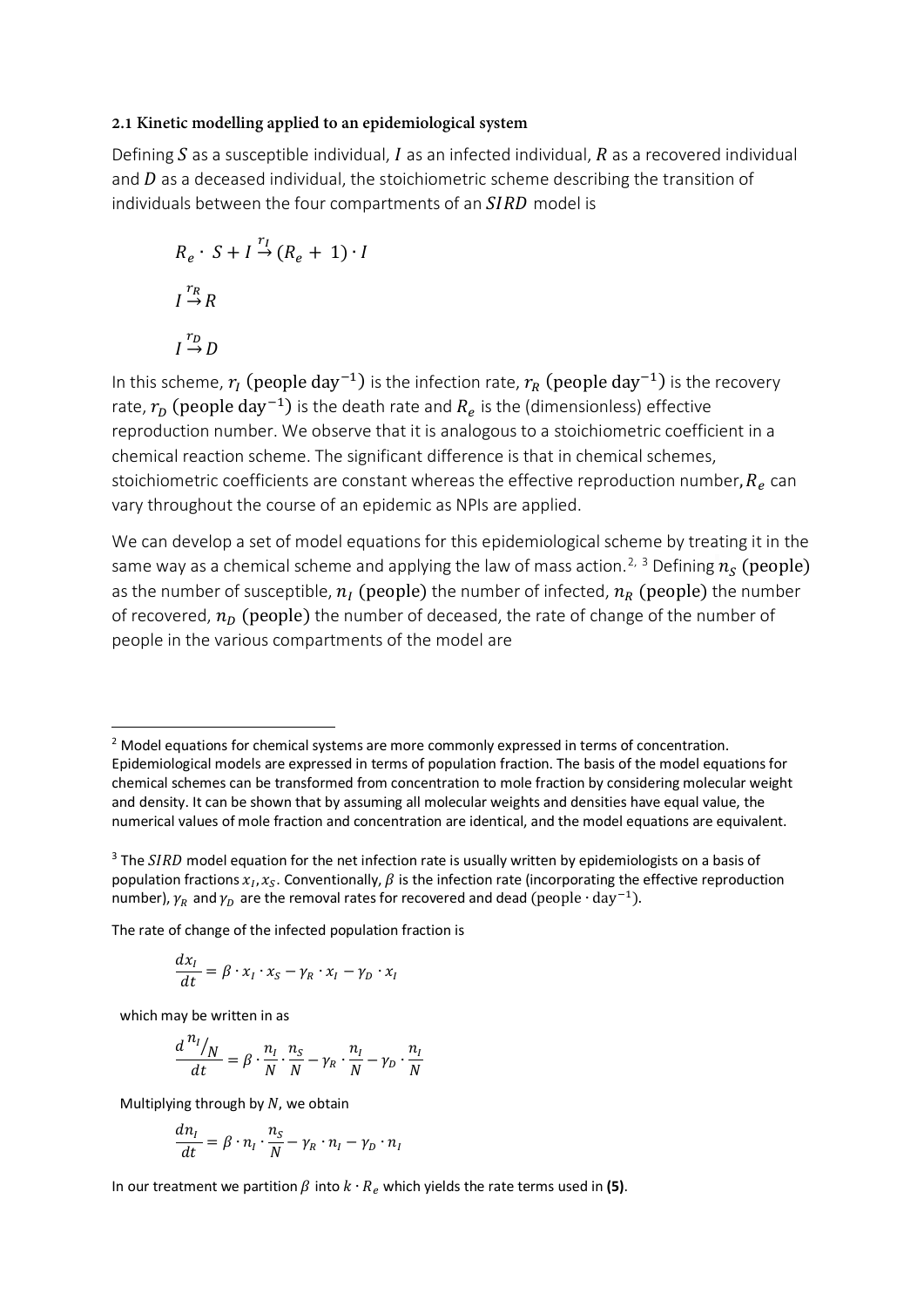$$
\frac{dn_S}{dt} = -R_e \cdot r_l \tag{1}
$$

$$
\frac{dn_I}{dt} = R_e \cdot r_I - r_R - r_D \tag{2}
$$

$$
\frac{dn_R}{dt} = r_R \tag{3}
$$

$$
\frac{dn_D}{dt} = r_D \tag{4}
$$

The rate terms  $r_{i,(i=1,\text{R,D})}$  (people  $\cdot$  day<sup>-1</sup>) are,

$$
r_I = k \cdot n_I \cdot \frac{n_S}{N} \qquad r_R = \gamma_R \cdot n_I \qquad r_D = \gamma_D \cdot n_I \tag{5}
$$

In equations (5),  $k$  (day<sup>-1</sup>) is the infection rate constant,  $\gamma_R$  (day<sup>-1</sup>) is the removal rate constant of recovered infectious individuals,  $\gamma_D$  (day<sup>-1</sup>) is the removal rate constant of deceased individuals,  $N$  (people) is the total population. Substituting these rate terms into (1) to (4) gives,

$$
\frac{dn_S}{dt} = -R_e + k \cdot n_I \cdot \frac{n_S}{N}
$$
\n(6)

$$
\frac{dn_I}{dt} = R_e \cdot k \cdot n_I \cdot \frac{n_S}{N} - \gamma_R \cdot n_I - \gamma_D \cdot n_I \tag{7}
$$

$$
\frac{dn_R}{dt} = \gamma_R \cdot n_I \tag{8}
$$

$$
\frac{dn_D}{dt} = \gamma_D \cdot n_I \tag{9}
$$

#### **2.2 Modelling the variation in the effective reproduction number**

In equations (6) – (9) we assume that k is constant and refer to this as the specific transmission probability per exposure time, a constant that is characteristic of the COVID-19 infection. It is assumed that the effective reproduction number  $R_e$  varies as an exponential function, and that the variation of  $R_e$  is due to measures taken as NPIs are changed during the epidemic. We use an Arrhenius equation to represent the exponential variation,

$$
R_e \cdot k = A \cdot \exp\left(\frac{-E}{T}\right) \tag{10}
$$

In equation (10),  $A$  and  $E$  are constants determined by model calibration at the same time as the other unknown parameters in equations  $(6) - (9)$ . In order to use this equation to capture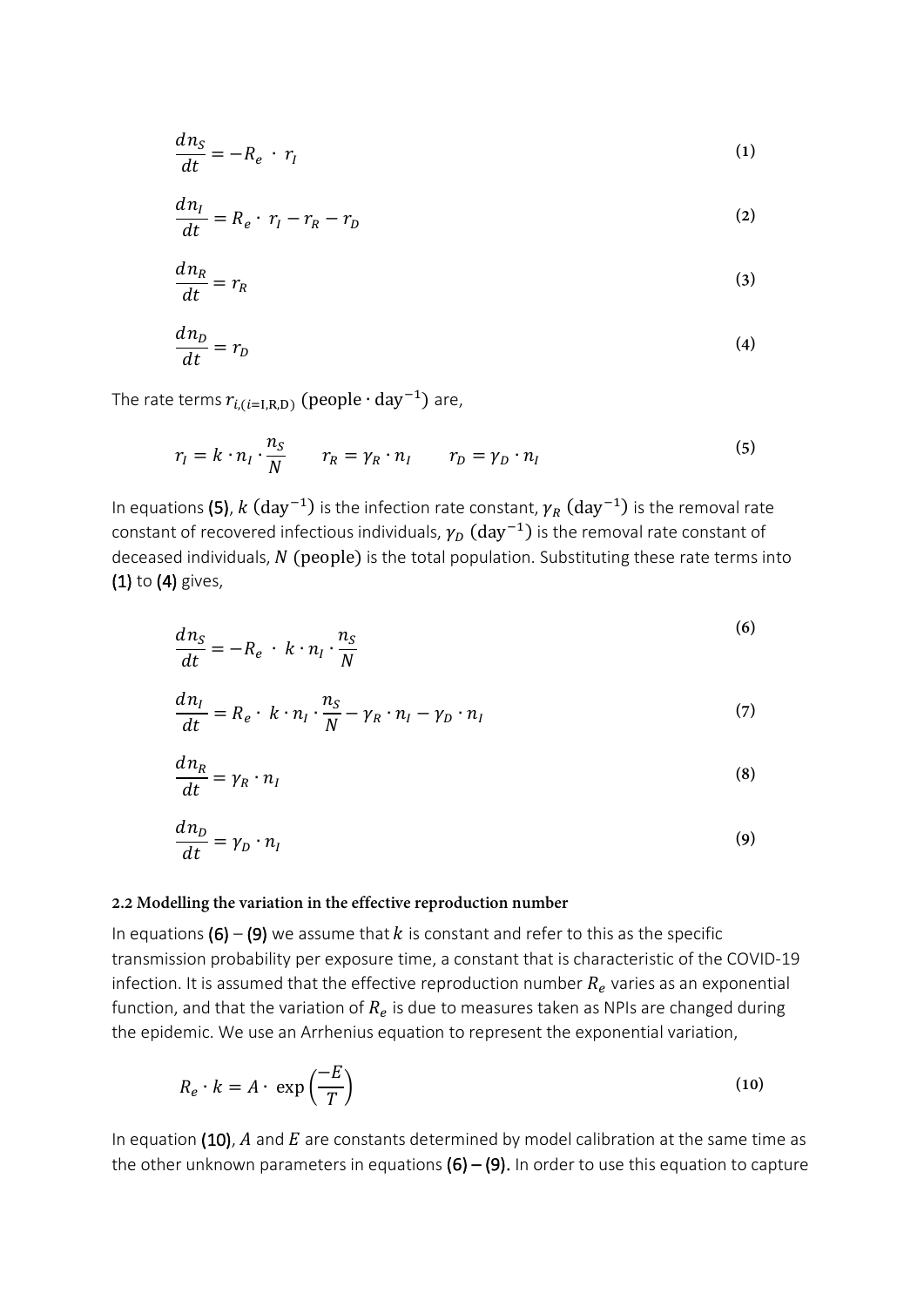variation in  $R_e$  we use temperature as a placeholder variable to represent the efficacy of NPIs. This allows us to exploit the discrete event based operational modelling capability in a commercial chemical engineering simulator and to introduce a sequence of temperature changes to emulate the effect of NPIs.

## **2.3 Using a commercial simulation package to construct the model**

In this study, we exploit the features of an existing simulator designed for regression of chemical kinetic rate constants and predictive modelling of chemical systems. We use this simulator as a demonstrator to model an epidemiological system and calculate of variation in the effective reproduction number in response to NPIs. We enter the SIRD reaction scheme including the reaction rate terms (5) directly into the software. The software automatically constructs the associated set of ODEs  $(6) - (9)$ . Next, we specify operational information such as the initial SIRD numbers. All models are constructed as batch operation, although we note that the simulator's capability for fed batch operation would allow modelling of influx of infected cases to the population.

The model also includes a sequence of temperature steps and ramps, which we use to represent the NPIs. This sequence is shown conceptually in Figure 1.



### *Figure 1 Schematic of a typical temperature profile used. Decreased temperature represents more stringent NPI, increased temperature represents relaxation of NPI*

Nominally, we use an initial baseline temperature value of 100°C to represent the system before any interventions are applied. To represent the introduction of NPIs, we impose a negative temperature ramp that can vary in rate and duration. As NPIs are changed the temperature can be further manipulated to reflect the observed change in active cases. The magnitude, direction and rate of the subsequent temperature changes in the model is representative of the stringency and efficacy of the NPIs. Increasing stringency of NPIs represented by decreasing temperature, relaxation of NPIs by increasing temperature. Interpreting temperature as the efficacy of applied NPIs provides a quantitative measure of their effect and insight into the dynamics of the disease.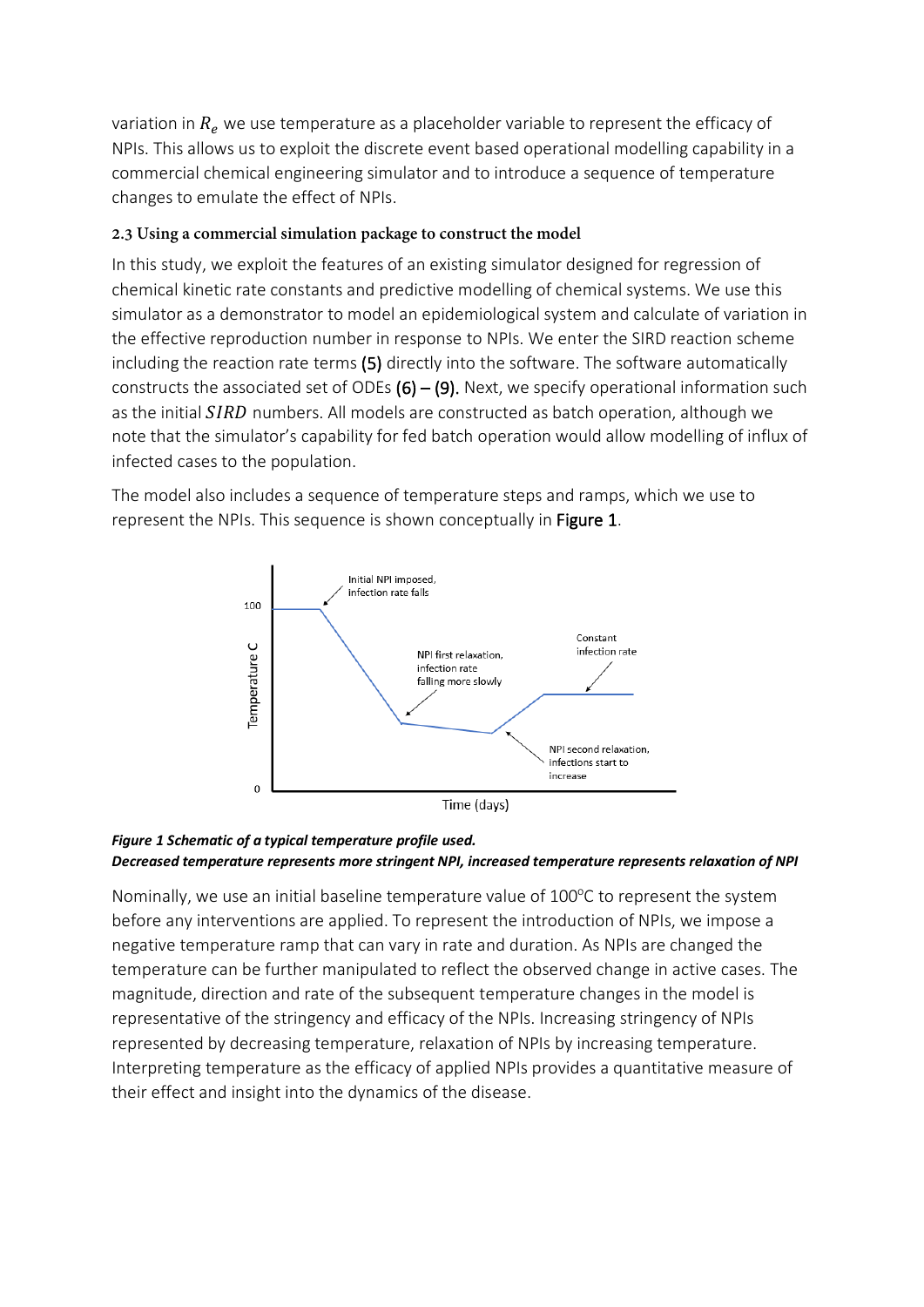#### **2.4 Model calibration**

The modelling software used in this study is designed for simulation studies of batch chemical systems. To calibrate our model, we must calculate the kinetic constants and the values for the temperature profile used as a placeholder for the NPIs.

The simulator has methods for regression of kinetic constants, but does not have a capability for optimisation of a temperature profile. Therefore, to perform model calibration we develop a nested optimisation algorithm which enhances the existing kinetic regression capability in the simulator with systematic manual manipulation of the temperature sequence representing NPIs. These manual interventions can be considered as a prototype demonstrator of the top level hierarchy of algorithmic steps required for modelling epidemiological systems which characterise an epidemic beyond the initial unrestricted exponential growth phase when varying NPIs are implemented.

The process kinetic constants are manipulated by an optimisation algorithm in the simulator to vary the pre-exponential term and exponent for  $R_e \cdot k$  as well as the rate constants  $\gamma_R$ and  $\gamma_D$ . This is performed with a data window over the duration of the first NPI. The kinetic constants calculated in this initial phase are held constant for the remaining model calibration phases. In subsequent model calibration phases, when observation of the predicted number of infected persons shows a divergence from the recorded data after a period-of-time (corresponding to a change in the initial NPI) the data window is extended and the next section of the temperature profile is determined by manual intervention, such that the objective function for the data window is minimised and a good fit to data for the whole of the data set in use is maintained.

We use (11) as an objective function to quantify the discrepancy between model response and reported case data, which is the sum of the squared error between the reported cumulative infected individuals  $n_{\mathit{I}}(t)$  and the model prediction  $n_{\mathit{I}}^*(t)$  as well as the reported removed individuals,  $n_R(t)$  and the model prediction  ${n_R}^{\ast}(t)$  and the reported dead  $n_D(t)$  and the model prediction  ${n_D}^\ast(t)$  is calculated as,

$$
F = \sum_{t=t_1}^{t_2} \frac{\left(n_I(t) - n_I^*(t_{d_I})\right)^2}{\sigma_I^2} + \sum_{t=t_1}^{t_2} \frac{\left(n_R(t) - n_R^*(t_{d_R})\right)^2}{\sigma_R^2} + \sum_{t=t_1}^{t_2} \frac{\left(n_D(t) - n_D^*(t_{d_D})\right)^2}{\sigma_D^2}
$$
\n(11)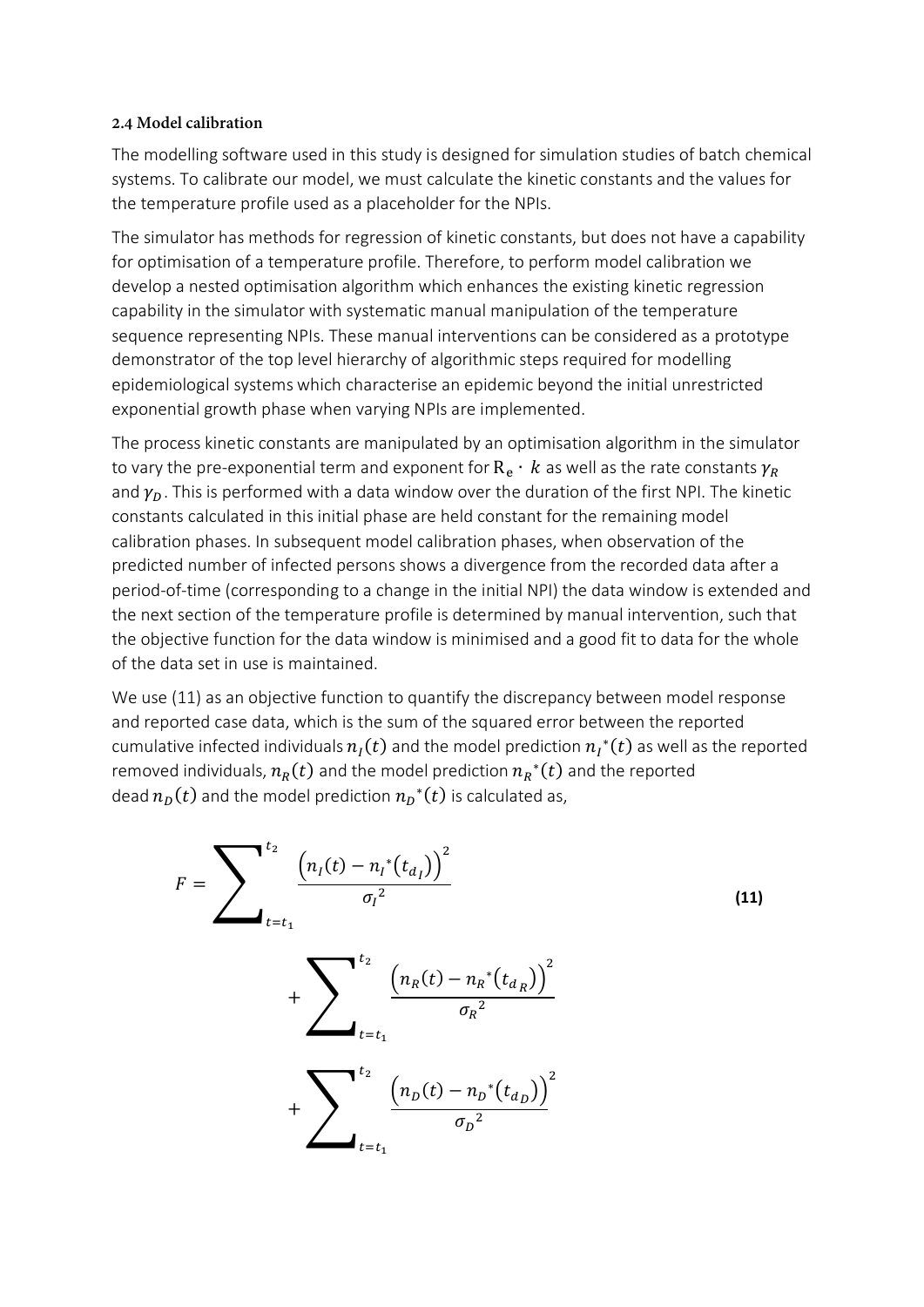The sum is over the time-period  $t_1$  (the initial outbreak reaching exponential growth) and  $t_2$ (current time).  $\sigma^2$  is the variance in the reported data for a given data set. The parameter  $t_d$ represents a time delay associated with the reporting of recovered / deceased individuals. This delay accounts for the time it takes for confirmation of deaths, recoveries, or the validation of data from tests for infection.

The optimisation algorithm used for model calibration was a modified Simplex algorithm<sup>[4](#page-7-0)</sup> and numerical integration of the ODEs is via an adaptive Runge-Kutta integrator. The integration algorithm is piecewise continuous with event and discontinuity management. This ensures accurate model response to interventions, for example the sequence of NPIs as represented by the temperature profile.

The temperature profile is specified manually for each country. For all the models developed, the initial temperature is set to an arbitrary initial value of 100°C which represents the state of the system with no active NPIs. We use known intervention times from reports of actions taken by governments. The initial decrease in temperature commences with the introduction of the first NPIs. The time and temperature values for the end-point of an initial linear temperature ramp are adjusted manually such that the trajectories of the model predictions correspond with the reported data for the early stage of the epidemic extending beyond the peak in the number of infected cases. The rates of change and durations of the subsequent changes in the temperature profile are adjusted empirically as the model is calibrated such that a good fit to the entire data set is achieved.

#### **2.5 Calculating the effective reproduction number**

The number of infected individuals passes through a maximum at  $t_{Imax}$ , and at this point

$$
\frac{dn_I}{dt} = 0 \Big|_{t_{I_{max}}} \tag{12}
$$

It follows that

$$
k \cdot R_e \cdot \frac{n_S}{N} \cdot n_I = \gamma_R \cdot n_I + \gamma_D \cdot n_I \Big|_{t_{I_{max}}} \tag{13}
$$

If the effective reproduction number at this point is,  $R_e = 1$ , then the constant for specific transmission probability per exposure time can be calculated as

$$
k = \frac{N \cdot (\gamma_R + \gamma_D)}{n_S} \bigg|_{t_{I_{max}}} \tag{14}
$$

<span id="page-7-0"></span><sup>4</sup> The simplex algorithm is modified and uses intelligent jacketing which exploits embedded knowledge of the characteristics of kinetic constants in chemical reaction systems to improve robustness and aid convergence.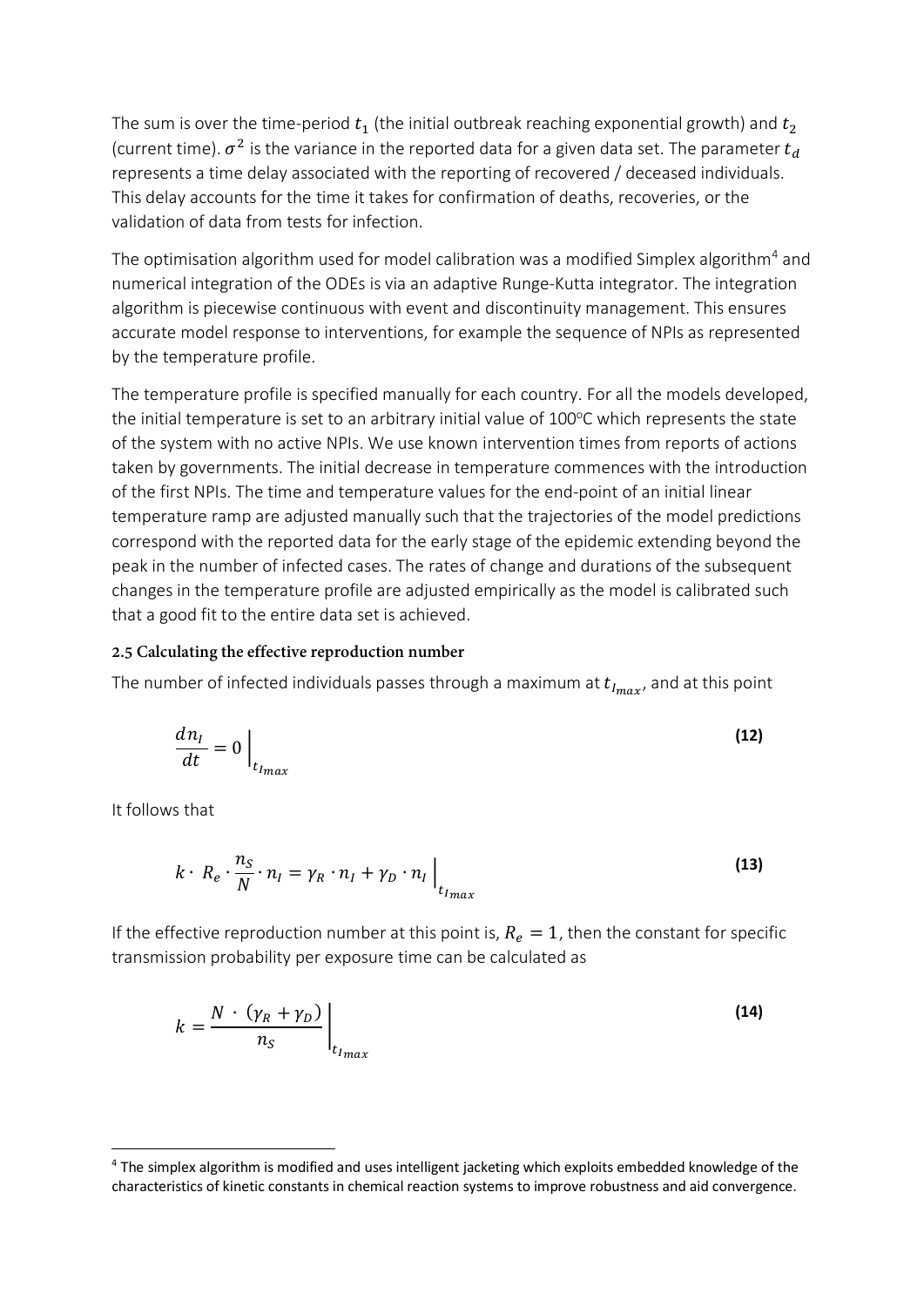The value of the placeholder variable  $T(t)$  is known by inspection of the temperature profile imposed on the model. This allows the instantaneous effective reproduction number  $R_e(t)$ to be calculated using (10).

# **3.0 Results**

To demonstrate and discuss our modelling, we use reported case data from Germany, Austria, Saudi Arabia and Italy. As with any data-driven approach, it is only possible to have representative and reliable results if the data is also reliable. The countries selected have a reasonably well developed COVID-19 testing capacity (test coverage is greater than 15 per thousand residents), which would imply reasonably robust and reliable data. The time period we consider is from around the 1<sup>st</sup> March to 31<sup>st</sup> August 2020.

Given our model formulation, a change in temperature translates directly into changes in the effective reproduction number. Imposing a linear decrease in temperature results in an exponential decrease in  $R_e$  with time. A constant temperature input to the model results in a constant output of  $R_e$ . The dynamic response to an NPI is represented by the rapidity of the temperature change, and the variation in  $R_e$  correlates with the variation in the temperature placeholder variable.

Table 1 shows the calibrated model constants for the four countries that we consider. Our interpretation of the model constants as well as the model predictions when compared to reported case data are discussed in the following sections.

|              | A $(day^{-1})$         | E(K)                | $k$ (dav <sup>-1</sup> ) | $v_p$ (day <sup>-1</sup> ) | $\gamma_D$ (day <sup>-1</sup> ) |
|--------------|------------------------|---------------------|--------------------------|----------------------------|---------------------------------|
| Germany      | $1.78 \times 10^6$     | $5.858 \times 10^3$ | $6.648 \times 10^{-2}$   | $6.290 \times 10^{-2}$     | $3.250 \times 10^{-3}$          |
| Austria      | $3.321 \times 10^8$    | $7.771 \times 10^3$ | $6.072 \times 10^{-2}$   | $5.826 \times 10^{-2}$     | $2.557 \times 10^{-3}$          |
| Saudi Arabia | $4.982 \times 10^{1}$  | $2.016 \times 10^3$ | $7.02 \times 10^{-2}$    | $6.941 \times 10^{-2}$     | $8.598 \times 10^{-4}$          |
| Italy        | $1.019 \times 10^{11}$ | $9.714 \times 10^3$ | $3.358 \times 10^{-2}$   | $2.799 \times 10^{-2}$     | $5.486 \times 10^{-3}$          |

#### **Table 1: Calibrated model constants for each of the countries considered.**

### **3.1 Germany**

Figure 2a shows SIRD model predictions ( $R_{squared} = 99.9\%$ ) plotted with the reported values for numbers of active infected, recovered and deceased individuals. The time shifts for reporting delays are  $t_{d_I} = 0$ ,  $t_{d_R} = 6$  days,  $t_{d_D} = 6$  days.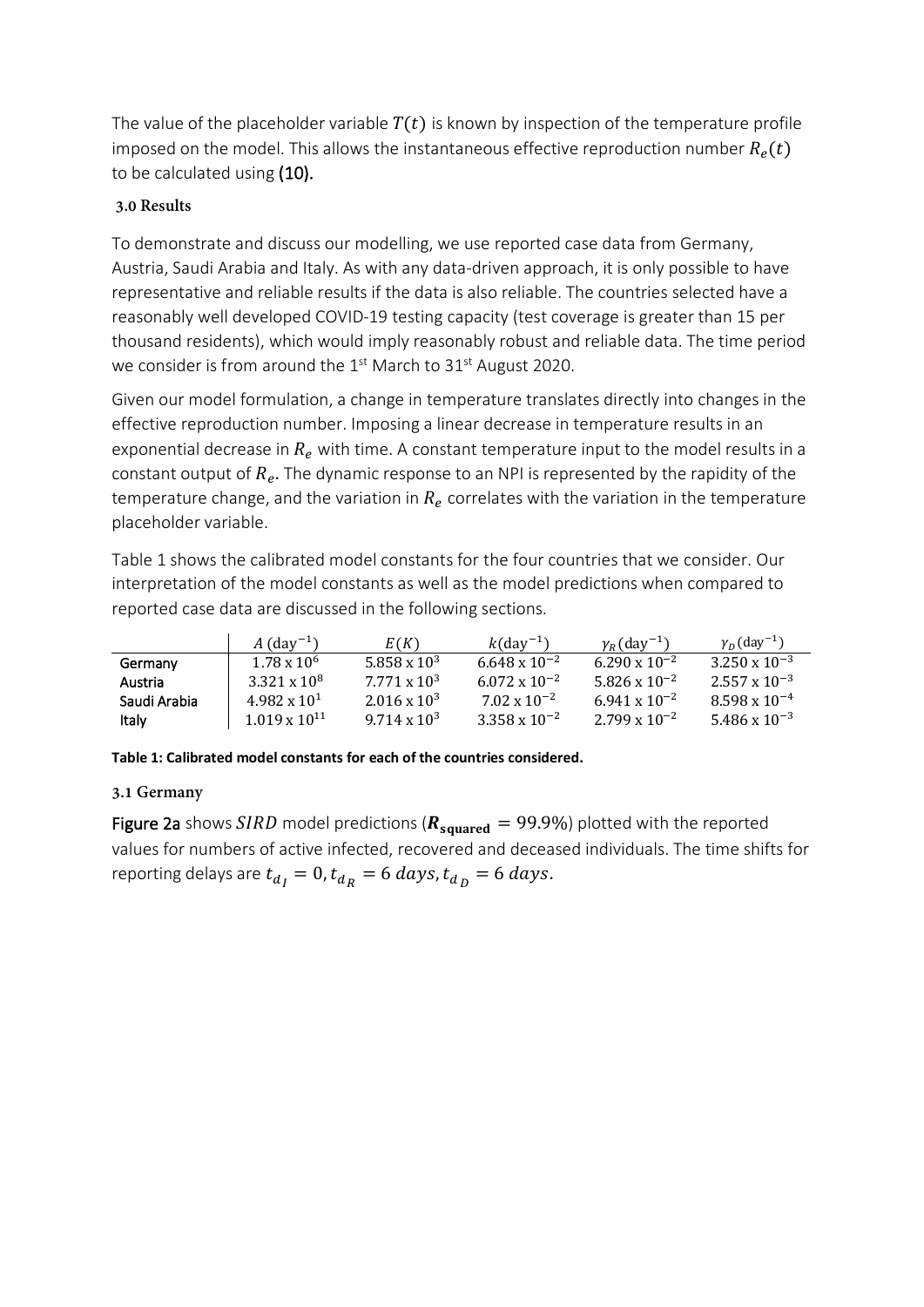

*Figure 2a Model calibration results (Germany). This figure shows the number of active infected, recovered and deceased cases as a function of time. Model predictions are shown as solid lines and reported values as discrete points.*



*Figure 2b – Model calibration results (Germany). The figure shows the temperature profile representing NPIs imposed to achieve the model predictions. We compare this to the stringency index (plotted as 100 – Stringency Index). The estimate of the effective reproduction number is also shown.*

The number of active cases peaked in mid-April and then declined. Figure 2b shows that the introduction of Germany's lock-down measures in late March is represented in our model by significant downward ramp in temperature over a 2-month period from the initial value of  $100^{\circ}$ C to around 30 $^{\circ}$ C. This gives accurate model calibration of the early epidemic cases beyond the peak in infected cases up to 20 May when lock-down measures were relaxed.

The number of infected cases continues to decrease at a reduced rate until late June when a gradual increase commences. We capture this dynamic by extending the temperature profile progressively to maintain accurate model predictions. The first increase in temperature captures the reduced rate of decline in infected cases from relaxation of NPIs on 20 May.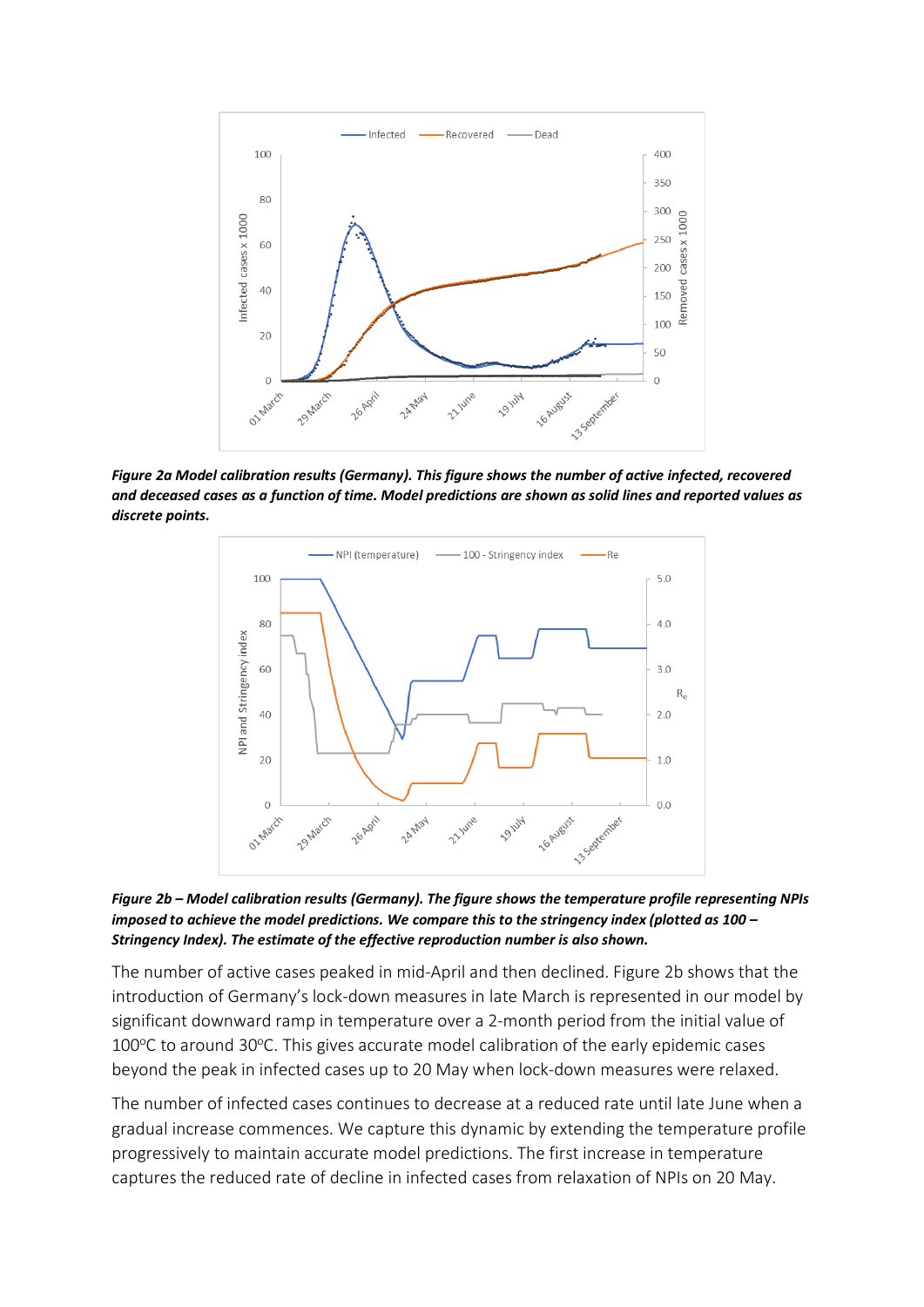Figure 2b shows that the measures result in a sharp increase in  $R_e$  followed by a sustained period where  $R_e$  remains at this new level until mid-June 2020. The second temperature increase corresponds to the slight increase in infected cases reported from mid-June 2020. The final temperature increase on 23 July captures the increasing infection rate through to late August. Some NPIs were reintroduced on 31 July with further measures introduced on 23 August. This is captured in our model by a downward temperature ramp on 25 August.

Using the calibrated model constants, presented in Table 1 we calculate  $R_0 = 4.0$  We observe an increase in the number of active cases in mid-June 2020, and that and that our model predicts  $R_e > 1$ . In addition, there is a small downward trend in the number of active cases at the end of June 2020. This is captured in our model by a further decrease in temperature with a corresponding fall in  $R_e$  to a value less than one. In late July there is a growing increase in the number of active cases which continues until 24 August during which time the model predicts an effective reproduction number of,  $R_e = 1.5$ . By the end of August the model predicts a decrease in  $R_e$  to 1.05.

Finally, assuming no additional NPIs and  $R_e$  remains constant at a value of 1.05 the model is used to simulate the increase in infection rate for a further 28 days. Under these conditions the model forecasts virtually no change in the level of infected cases throughout September.

Interestingly, the final temperature profile shows a similar trend to Oxford's government stringency index (shown in Figure 2b as '100 – stringency index'), [21]. The stringency index is an aggregate measure of governments' responses to the COVID-19, which includes a variety of diverse measures for example school closures, travel bans etc. We suggest that the disparity between our temperature profile and the stringency index could arise for a number of reasons. It may be due to the relative weightings used to aggregate terms in the stringency index, the relative adherence of a population to introduced measures or the dynamics of the disease transmission rate.

### **3.2 Austria**

Figure 3a shows SIRD model predictions ( $R_{\text{squared}} = 96.8\%$ ) plotted with the reported values for cumulative numbers of active infected, recovered and deceased individuals. The time shifts for reporting delays are  $t_{d_1} = 0$ ,  $t_{d_R} = 9$  days,  $t_{d_p} = 9$  days.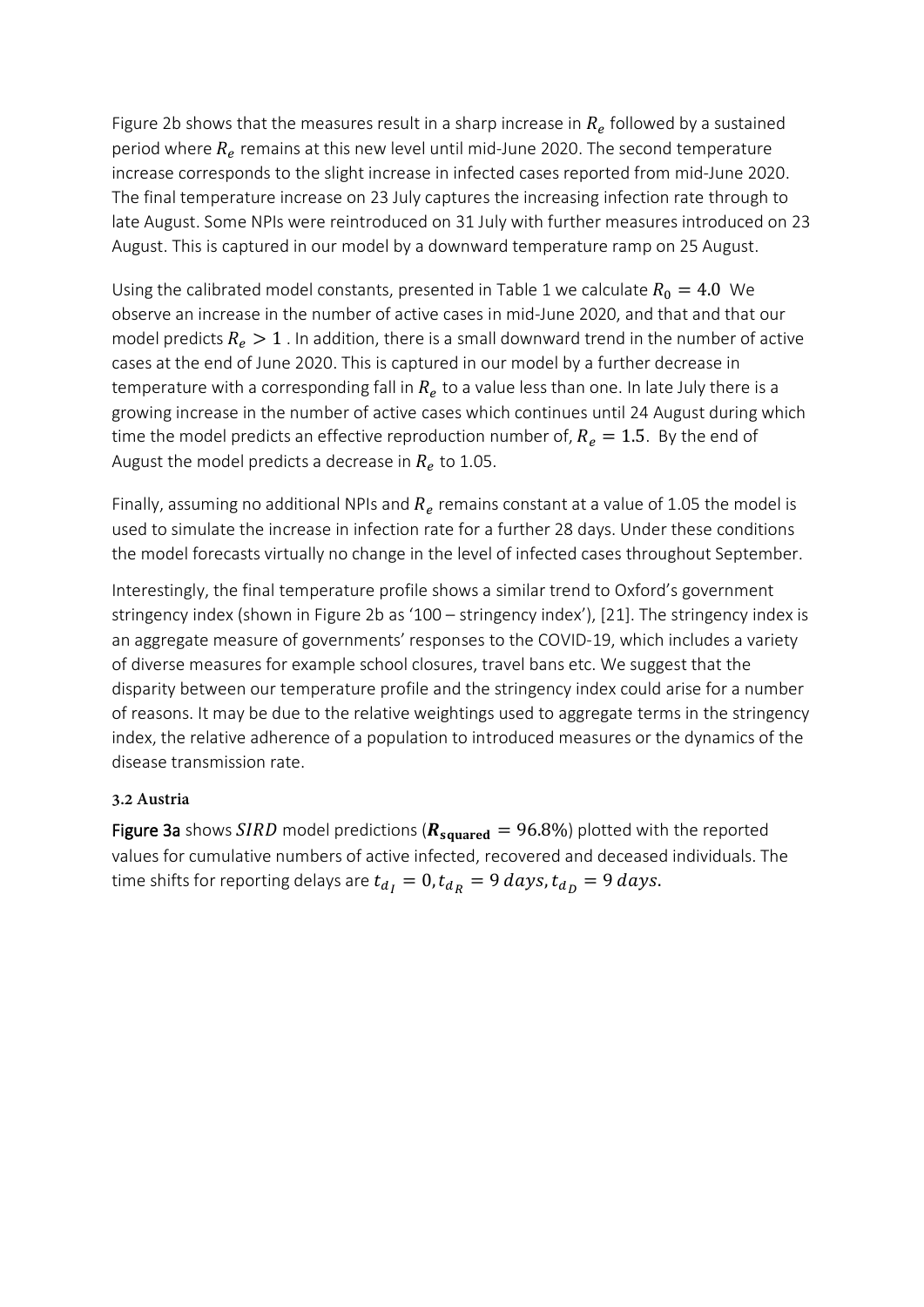

*Figure 3a Model calibration results (Austria). This figure shows the number of active infected, recovered and deceased cases as a function of time. Model predictions are shown as solid lines and reported values as discrete points.*





The trajectories for the numbers of cases are similar to those shown in the German data. Austria successfully 'flattened-the-curve' of infected cases as early as the end of March, although the numbers of cases are an order of magnitude smaller than those reported by Germany. After successfully flattening the curve, NPIs were gradually relaxed and the number of active cases initially continued to decrease. In mid-June 2020, there was a gradual increase in the number of cases. In early August, a much steeper increase in the numbers of infected individuals occurs before the curve is flattened.

In our model, we first imposed a deeper and steeper downward temperature ramp taking the system temperature from  $100^{\circ}$ C to 20 $^{\circ}$ C over a period of around 1 month (Figure 3b).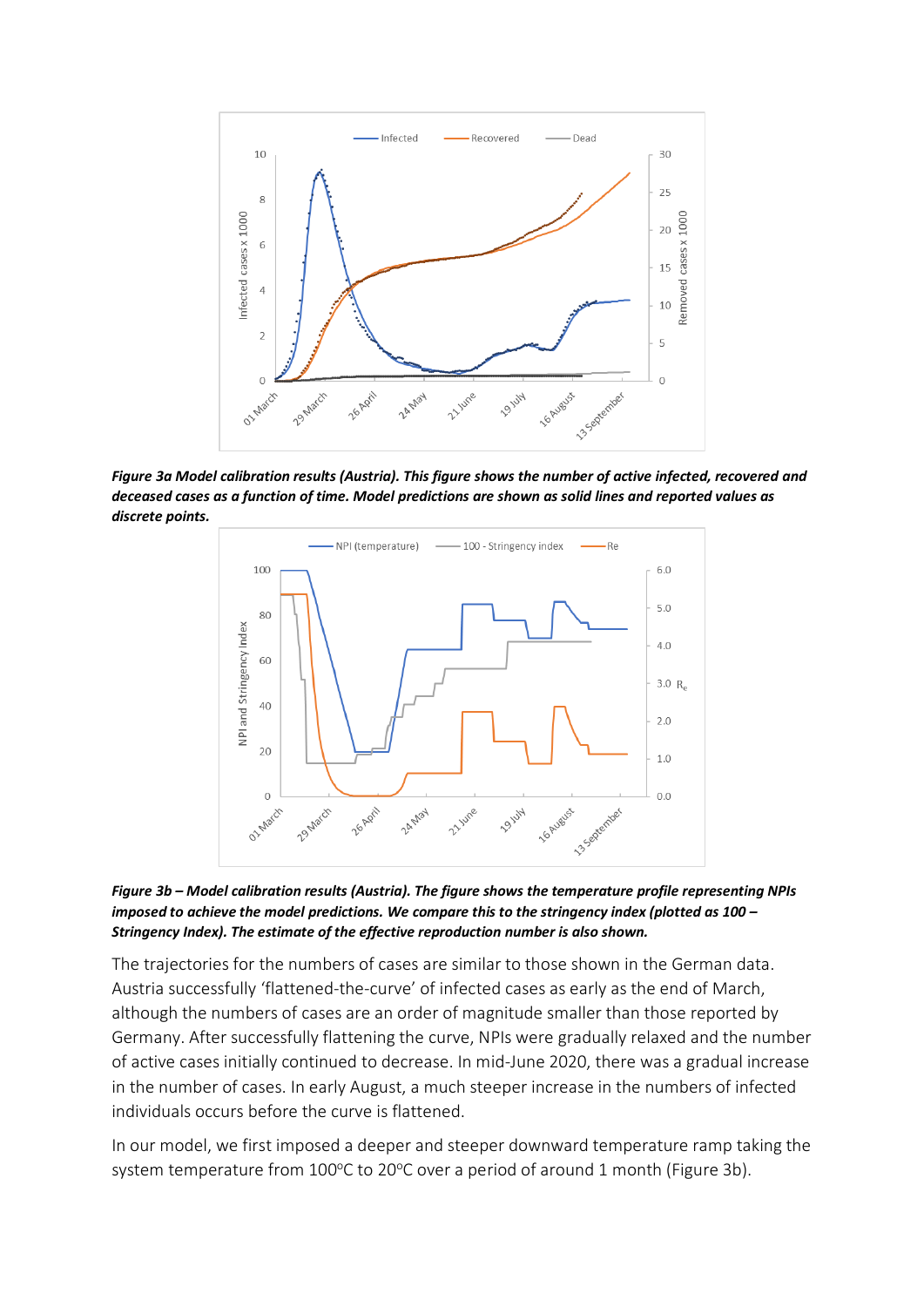Figure 3a shows that the number of infected cases continues to decrease at a reduced rate until mid-June when numbers start to increase. We capture this dynamic by extending the temperature profile progressively to maintain accurate model predictions (Figure 3b). The first increase in temperature captures the reduced rate of decline in infected cases from relaxation of NPIs in May.  $R_e$  increases sharply, followed by a sustained period where  $R_e$ remains at this new level until mid-June 2020. The second temperature increase corresponds to the slight increase in infected cases reported from mid-June 2020 after which the temperature is reduced to reflect the decrease in infected cases from 27<sup>th</sup> June until 4<sup>th</sup> August. The number of cases started to increase rapidly from this time. This is captured by a steep increase in temperature. The increase in cases is brought under control after that date. This is captured in our model by further decreases in temperature commencing on 13 August. Again, the temperature profile used in our model shows a similar trend to Oxford's government stringency index.

Using the calibrated model constants, Table 1, we calculate  $R_0 = 5.37$  followed by a fall in  $R_e$  to a value  $R_e < 1$ . We then observe an increase in the number of active cases starting in mid -June and that our model predicts an effective reproduction number of,  $R_e = 2.38$  by the 9<sup>th</sup> August. This falls to  $R_e = 1.13$  by the end of August. If no additional NPIs were introduced and  $R_e$  remained at this value, our model forecasts a small increase in infected cases by late September.

#### **3.3 Saudi Arabia**

Figure 4a shows SIRD model predictions ( $R_{squared} = 99.24\%$ ) plotted with the reported values for cumulative numbers of active infected, recovered and deceased individuals. The time shifts for reporting delays are  $t_{d_1} = 0$ ,  $t_{d_R} = 10$  days,  $t_{d_R} = 10$  days.

Initially, the trend in cases is similar to Germany and Austria. The number of infected cases is successfully curtailed by early May. Figure 4b shows that the initial temperature ramp reduces the system temperature from 100°C to 30°C over a period of around 6 weeks. The model predicts a much slower response in  $R<sub>e</sub>$  to the initial NPI when compared to Germany and Austria. This is reflected in the calibrated values of the coefficients  $A$  and  $E$  in equation  $(10).$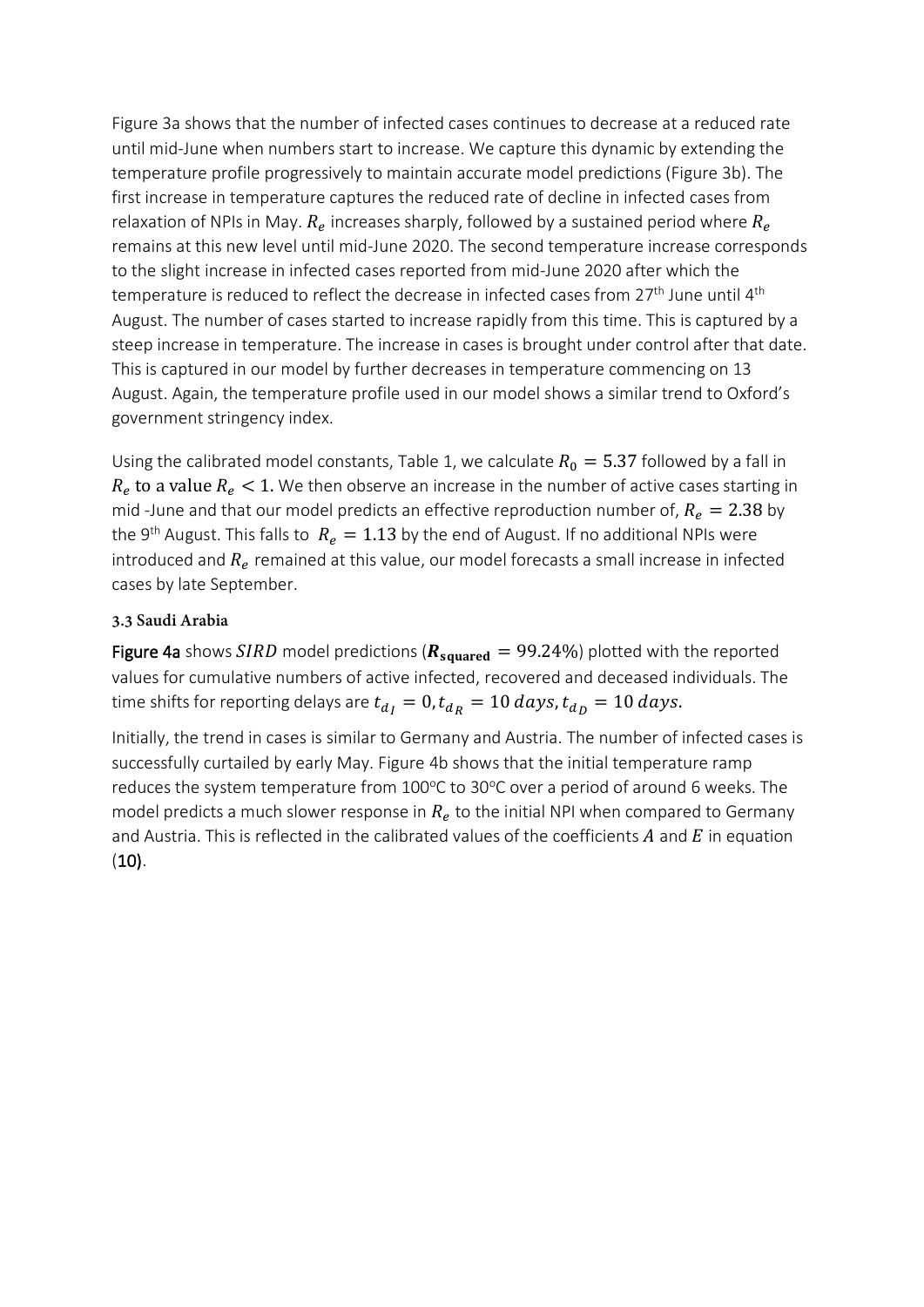

*Figure 4a Model calibration results (Saudi Arabia). This figure shows the number of active infected, recovered and deceased cases as a function of time. Model predictions are shown as solid lines and reported values as discrete points.*



*Figure 4b – Model calibration results (Saudi Arabia). The figure shows the temperature profile representing NPIs imposed to achieve the model predictions. We compare this to the stringency index (plotted as 100 – Stringency Index). The estimate of the effective reproduction number is also shown.*

To fit the reported data for the rapidly increasing numbers infected cases it was necessary to impose a sharp temperature increase on 18 May which raises  $R_e$  to 1.5. This was followed by a series of step changes in temperature which were introduced to replicate the pattern manifest in the reported data. Using the constants in Table 1, we calculate  $R_0 = 3.3$  and an effective reproduction number of,  $R_e = 0.8$  throughout August. Assuming these conditions are maintained the model forecasts a continuing decline in infected cases throughout September.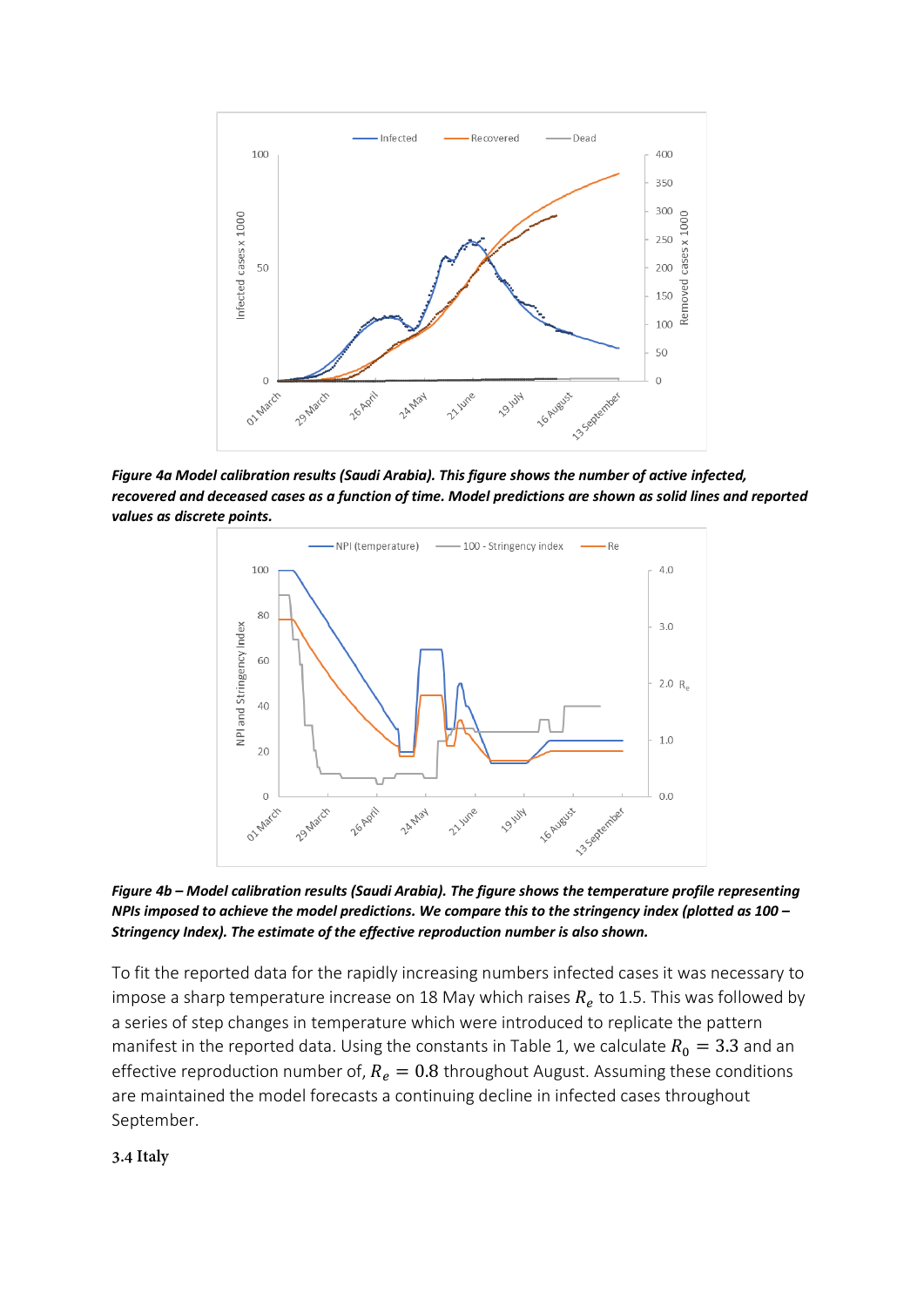Figure 5a shows SIRD model predictions ( $R_{squared} = 96.7\%$ ) plotted with the reported values for cumulative numbers of active infected, recovered and deceased individuals. The time shifts for reporting delays are  $t_{d_I} = 0$ ,  $t_{d_R} = 10$  days,  $t_{d_D} = 10$  days.



*Figure 5a Model calibration results (Italy). This figure shows the number of active infected, recovered and deceased cases as a function of time. Model predictions are shown as solid lines and reported values as discrete points.*



*Figure 5b – Model calibration results (Italy). The figure shows the temperature profile representing NPIs imposed to achieve the model predictions. We compare this to the stringency index (plotted as 100 – Stringency Index). The estimate of the effective reproduction number is also shown.*

The trend in cases is similar to the pattern in data from Germany and Austria. Italy successfully 'flattened-the-curve' of infected cases by the end of April, and infections and deaths declined steadily. A temperature decrease is required after the introduction of the most stringent of Italy's lock-down measures in late February (Figure 5b). This takes the form of a downward ramp, lasting over a 2-month period corresponding to a fall in the initial temperature of 100°C to a temperature of around 60°C.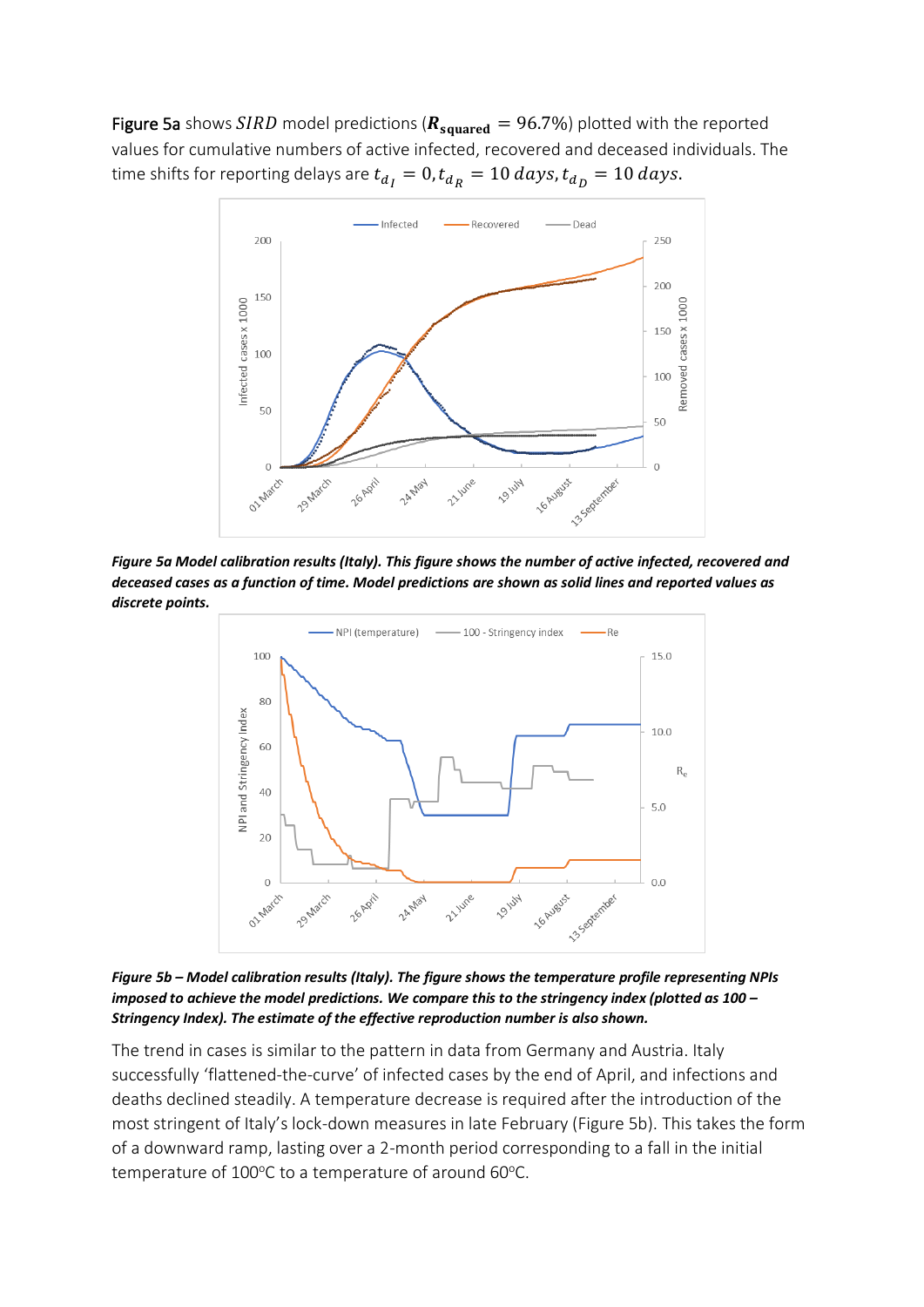Italy first began to relax NPIs around the beginning of May 2020, however in order to calibrate the model a further reduction in temperature was required to a constant value of 30°C. In mid July the reported number of infected cases becomes constant and remains so until mid August when it starts to increase. We capture these dynamics first by a sharp temperature increase which raises  $R_e$  to 1.0 and then by a second increase in temperature which raises  $R_e$  to 1.5. Using these conditions the model forecasts that the number of infected cases will increase to 27000 by late September.

The calibrated model for Italy is reasonably good, however there is a significant model data mismatch for the number of the dead. What is strikingly different about the model for Italy is the prediction that  $R_0 = 15$  and that the value of k is only about half that of the other countries. We can offer no explanation for these results other than to say that the modelling is based on a rigorous mass balance of all model elements and is therefore affected by errors in data. We note that on 4 August the international news media reported that Italy announced that the actual number of infections was estimated to be six times higher than the reported number which may be a factor in these questionable model predictions.

#### **4.0 Discussion and conclusions**

The primary aim of this work is to demonstrate the effectiveness of using parameter regression methods to calibrate an  $SIRD$  model for COVID-19 where the effective reproduction number response to NPIs is non-linear and variable in terms of response rates, magnitude and direction. By using an existing commercial chemical engineering package capable of parameter regression with piecewise continuous integration with event and discontinuity management we have been able to explore the efficacy of this approach. We have highlighted the trend in the number of active cases in Germany, Austria and Saudi Arabia and Italy.

Results indicate that our model where  $R_e$  varies exponentially as a function of NPIs can accurately capture the reported numbers of disease progression in the sample of countries selected. We elected to keep our mathematical model comparatively simple using the established SIRD scheme. Our enhancements to this scheme are that we treat  $R_e$  as a variable stoichiometric coefficient and assume that it varies exponentially. We have used temperature as a placeholder to develop this exponential variation. This choice is expedient as the modelling platform already had an Arrhenius equation model with regression tools. A benefit of this approach is that a non-linear response in  $R_e$  to NPIs is transformed to a linear ramp. This transformation made it easier to calibrate the model using a systematic series of manual interventions. The experience gained in using this approach for several data sets suggests that a strategy for model calibration may be developed into an algorithm which could be coded.

Understanding that in an  $SIRD$  model  $R_e$  is a variable stochiometric coefficient in the infection step has enabled the determination of  $R_e \cdot k$  by model calibration together with their numerical decoupling. This has resulted in identifying the characteristic time  $k^{-1}$  to be in the range of 14 to 16 days with Italy being an outlier at around 30 days (see Table 1).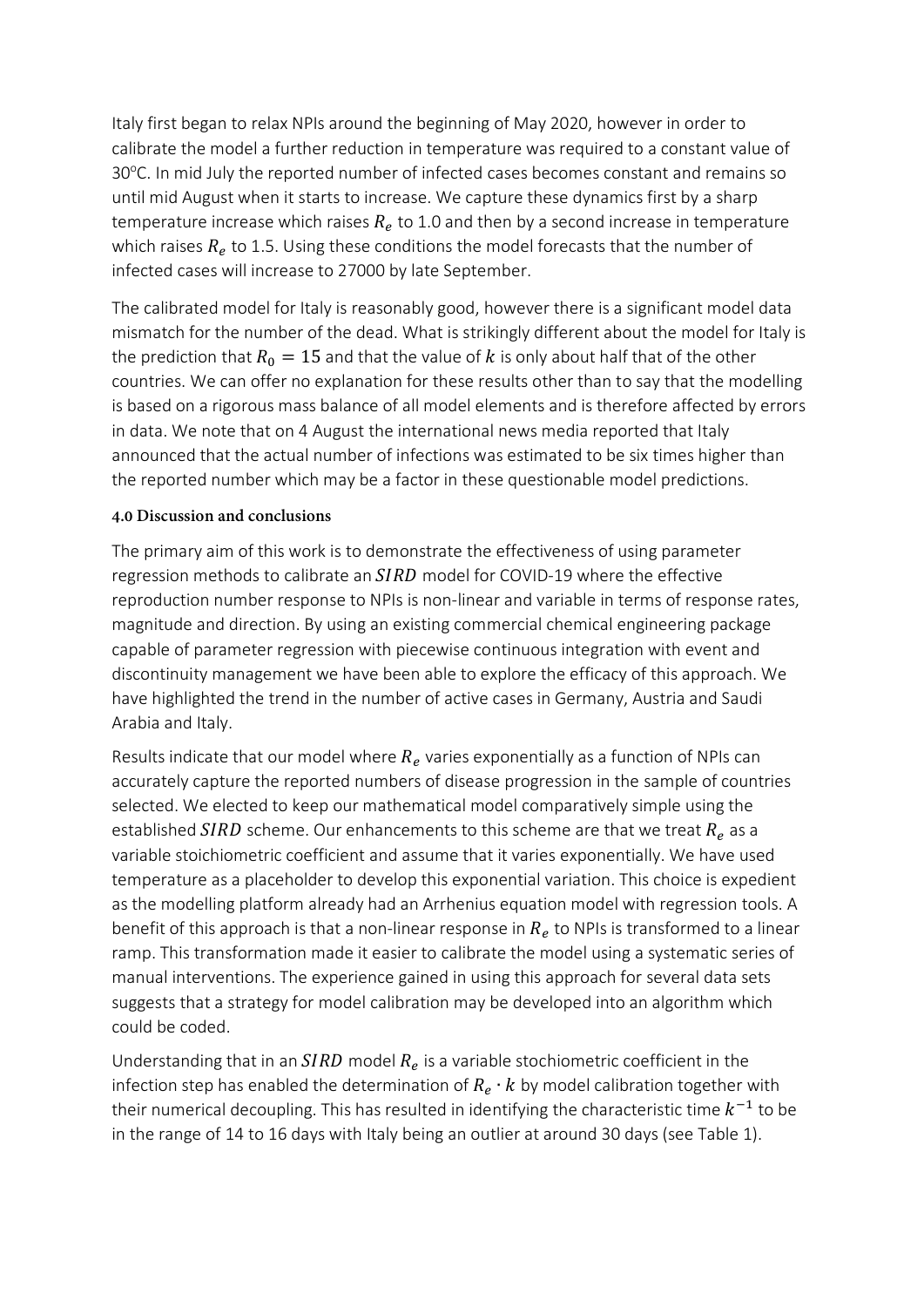Our model shows good agreement in all countries for infected, recovered and dead to the end of June which is considerably beyond the early growth phase of the epidemic.

In our results for Austria and Saudi Arabia, a model/data mismatch occurs in the number of recovered cases after this time. There are a number of possible explanations for this including the imbalance in case numbers in the data sets released by each country, or improved medical treatments such that recovery and death rates change over time.

The modelling software used in this study is designed for simulation studies of batch chemical systems. The software has limitations, not the least being the considerable expertise needed to utilise it for this application which is significantly outside its designed purpose, and we are not advocating its use. Rather we are suggesting that the methodology embedded in the software with some further development of regressive capability could be developed into an effective software tool for epidemic study. This work is merely a demonstrator of the algorithmic steps involved.

The temperature profiles used in the demonstrator comprise a relatively small number of segments. A coded optimiser which automated the algorithm would carry out many more iterations to achieve better convergence, and it would be feasible to construct a more refined and complex temperature profile using a greater number of segments.

One aspect of the modelling software's capability which was not used in this study is simulation of thermal runaway – the behaviour of a reacting system which accelerates exponentially. Batch chemical process development places strong emphasis on avoiding a violent thermal runaway, which a significant number of processes could potentially undergo unless properly designed. The methods for studying and the design procedures to negate the possibility of a thermal runaway are well established. There are many analogies in a thermal runaway scenario with the outbreak of an epidemic. For example, the explicit inclusion of the effective reproduction number in the model equation for infection reveals the stability characteristics of the system. Another feature which could be exploited is the modelling of reagent additions which is directly analogous to an influx of infected cases to a population. Such scenarios will be simulated and reported in a future publication.

We have compared the general trend in temperature profile used in our model with the Oxford stringency index [21] which is itself a new and ongoing project, however we have not attempted to develop a correlation. In our model, temperature is used as an expedient placeholder and may be replaced with another metric of NPI efficacy in a more specific modelling environment for epidemiology. Clearly if the concept of modelling variation in Re as a function of NPIs is to have any practical utility, further work would be required to compare the accuracy and prediction performance of this model with existing epidemiology models and pandemic prediction models.

In conclusion, this study has attempted to assess the potential of some established chemical engineering modelling principles and practice for application to modelling of epidemiological systems. We have successfully developed a novel extension to the analogy between chemical and epidemiological system models.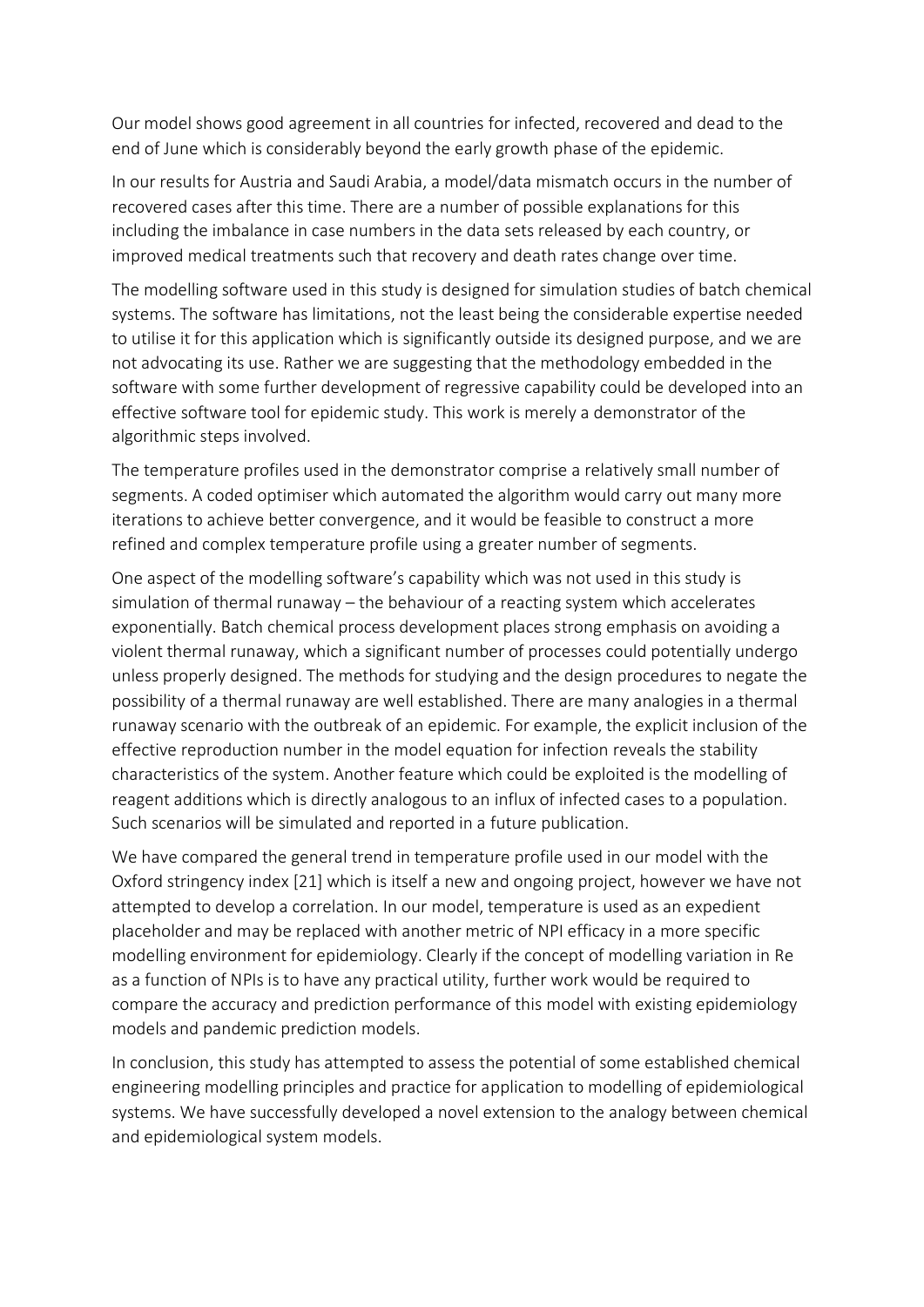#### Competing interests

The authors declare that they have no competing interests.

#### **References**

- [1] Worldometer, "Coronavirus Cases," *Worldometer*. pp. 1–22, 2020.
- [[2] Y. Liu, A. A. Gayle, A. Wilder-Smith, and J. Rocklöv, "The reproductive number of COVID-19 is higher compared to SARS coronavirus," *J. Travel Med.*, vol. 2020, pp. 1–4, 2020.
- [3] A.S. Fauci, H.C. Lane, R.R. Redfield. Covid-19–Navigating the uncharted. New Engl. J. Med. (2020) 382:1268-1269.
- [4] The MRC Centre for Global Infectious Disease Analysis, "Short-term forecasts of COVID-19 deaths in multiple countries," 2020. [Online]. Available: https://mrc-ide.github.io/covid19 short-term-forecasts/index.html. [Accessed: 19-May-2020].
- [5] U. of G. Institute of Global Health, "COVID-19 Forecasting," 2020. [Online]. Available: https://renkulab.shinyapps.io/COVID-19-Epidemic-Forecasting/. [Accessed: 19-May-2020].
- [6] U. of T. COVID-19 modeling consortium, "COVID-19 Mortality Projections for US States and Metropolitan Areas," 2020. [Online]. Available: https://covid-19.tacc.utexas.edu/projections/. [Accessed: 19-May-2020].
- [7] C. Analytics, "DELPHI Epidemiological Case Predictions," 2020. [Online]. Available: https://www.covidanalytics.io/projections. [Accessed: 19-May-2020].
- [8] U. Statistical Machine Learning Lab, "UCLAML Combating COVID-19," 2020. [Online]. Available: https://covid19.uclaml.org/. [Accessed: 19-May-2020].
- [9] J. Luo, "When will COVID-19 end Data-Driven Estimation of end dates," 2020. [Online]. Available: https://ddi.sutd.edu.sg/when-will-covid-19-end.
- [10] N. L. Los Alamos, "COVID-19 Confirmed and Forecasted Case Data." [Online]. Available: https://covid-19.bsvgateway.org/. [Accessed: 19-May-2020].
- [11] W. Kermack and A. McKendrick, "A contribution to the mathematical theory of epidemics," *Proc. R. Soc. London. Ser. A, Contain. Pap. a Math. Phys. Character*, vol. 115, no. 772, pp. 700–721, Aug. 1927.
- [12] W. Kermack and A. McKendrick, "Contributions to the mathematical theory of epidemics. II. —The problem of endemicity," *Proc. R. Soc. London. Ser. A, Contain. Pap. a Math. Phys. Character*, vol. 138, no. 834, pp. 55–83, Oct. 1932.
- [13] W. Kermack and A. McKendrick, "Contributions to the mathematical theory of epidemics. III.—Further studies of the problem of endemicity," *Proc. R. Soc. London. Ser. A, Contain. Pap. a Math. Phys. Character*, vol. 141, no. 843, pp. 94–122, Jul. 1933.
- [14] De Jong, MCM., Diekmann, O. and Heesterbeek, H. (1995) How does transmission of infection depend on population size?, Publications of the Newton Institute, volume 5, pp. 84 – 94
- [15] [Alexandru Dan Corlan](https://www.ncbi.nlm.nih.gov/pubmed/?term=Corlan%20AD%5BAuthor%5D&cauthor=true&cauthor_uid=26578757) and [John Ross\(](https://www.ncbi.nlm.nih.gov/pubmed/?term=Ross%20J%5BAuthor%5D&cauthor=true&cauthor_uid=26578757)2015) Kinetics methods for clinical epidemiology problems[, Proc Natl Acad Sci U S A.](https://www.ncbi.nlm.nih.gov/pmc/articles/PMC4655575/) 2015 Nov 17; 112(46): 14150–14155.